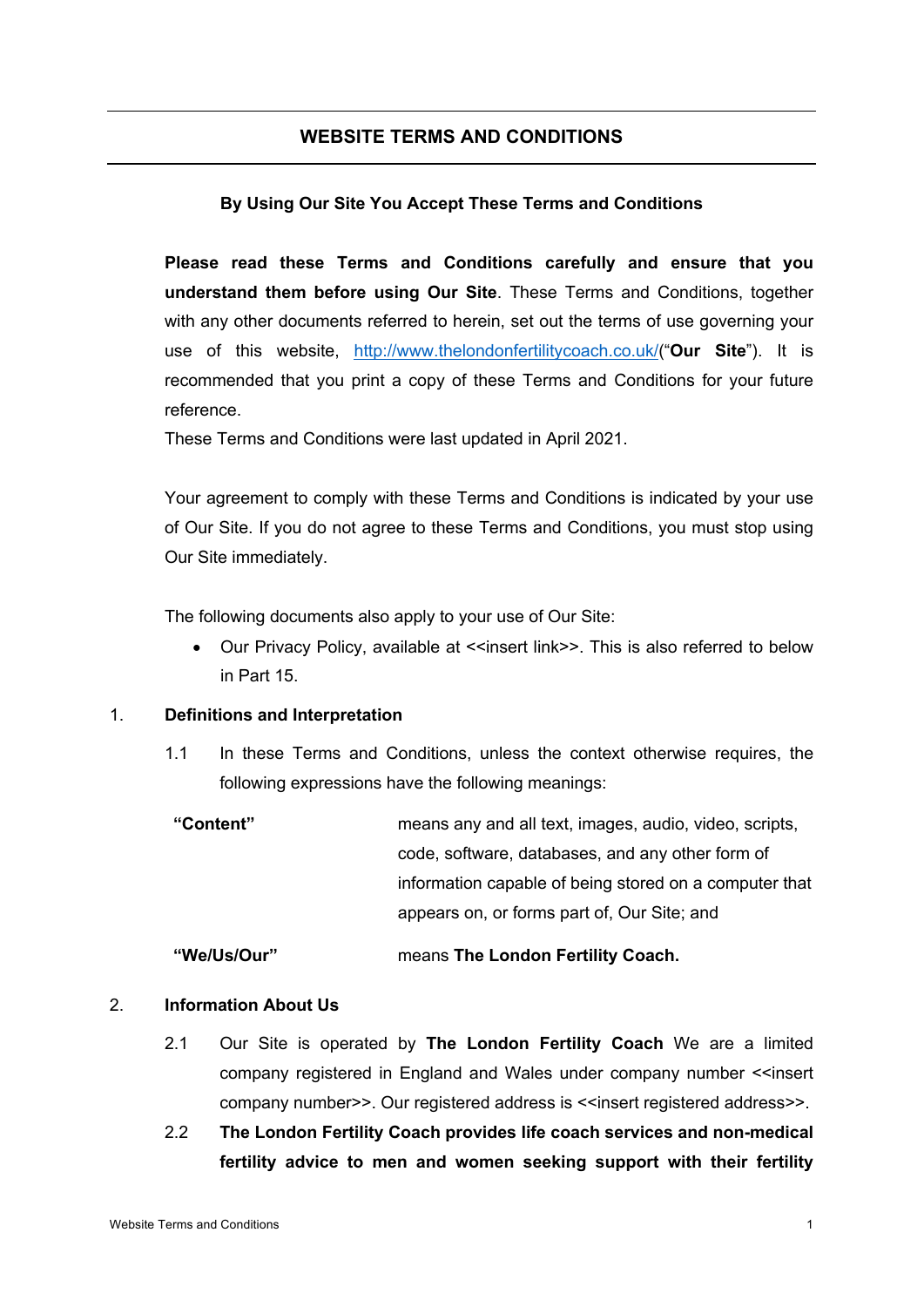**journey. All coaching and advice are solely based on the personal experiences of Ms Fiona Skinner and does not whatsoever constitute medical advice. Our coaching models are bespoke to each individual and are based on a combination of personal experience and NLP and Life Coaching accredited skills. We do not offer any type of counselling service but may refer you to such practitioner, if requested. We work with a network of medical practitioners and may provide you with their contact details, if requested to do so but we do not recommend any specific practitioner over another. You are required to research all medical fertility options available (including but not limited to consultants, clinics and treatment options) and make the decision which is most appropriate to your individual requirements. We do not accept any responsibility for the outcome of any fertility treatment plan as we simply provide a coaching supportive service whilst you undergo such treatment. Any advice given is solely based on the experience of Fiona Skinner within her personal capacity and should not under any circumstances be taken as medical advice.**

#### 3. **How to Contact Us**

To contact Us, please email Us at info@thelondonfertilitycoach.co.ukor telephone Us on <<insert telephone number>>.

#### 4. **Access to Our Site**

- 4.1 Access to Our Site is free of charge.
- 4.2 You must be at least 18 years of age to use this Website.
- 4.3 It is your responsibility to make the arrangements necessary in order to access Our Site.
- 4.4 Access to Our Site is provided on an "as is" and on an "as available" basis. We may suspend or discontinue Our Site (or any part of it) at any time. We do not guarantee that Our Site will always be available or that access to it will be uninterrupted. If We suspend or discontinue Our Site (or any part of it), We will try to give you reasonable notice of the suspension or discontinuation.

### 5. **Changes to Our Site**

We may alter and update Our Site (or any part of it) at any time if our services change. If We make any significant alterations to Our Site (or any part of it), We will try to give you reasonable notice of the alterations.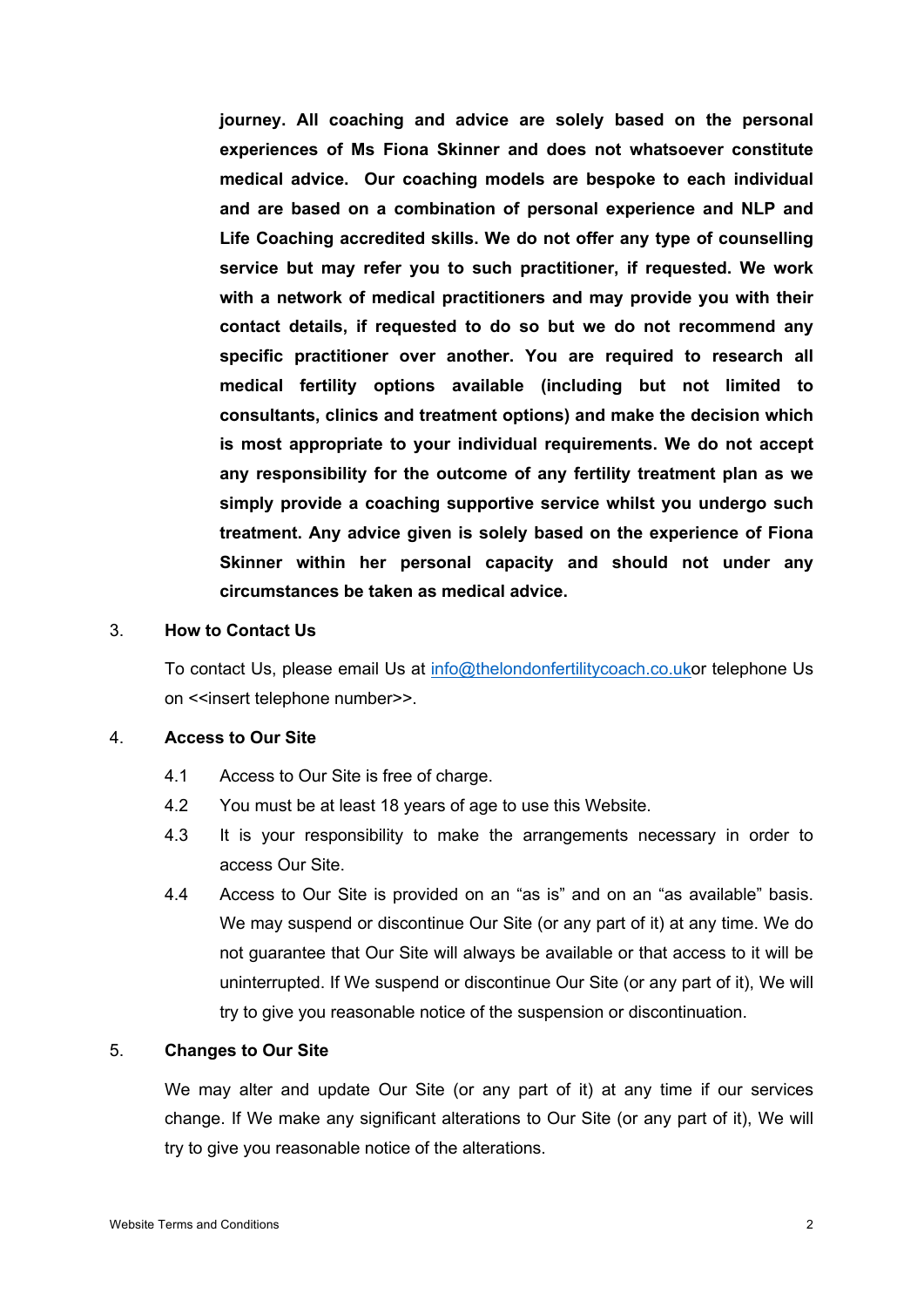## 6. **Changes to these Terms and Conditions**

- 6.1 We may alter these Terms and Conditions at any time. If We do so, details of the changes will be highlighted at the top of this page. As explained above, your use of Our Site constitutes your acceptance of these Terms and Conditions. Consequently, any changes made to these Terms and Conditions will apply to your use of Our Site the first time you use it after the changes have been implemented. You are therefore advised to check this page every time you use Our Site.
- 6.2 If any part of the current version of these Terms and Conditions conflicts with any previous version(s), the current version shall prevail unless We explicitly state otherwise.

### 7. **International Users**

Our Site is intended for users in the United Kingdom only. We do not warrant or represent that Our Site or its Content are available in other locations or are suitable for use in other locations.

## 8. **How You May Use Our Site and Content (Intellectual Property Rights)**

- 8.1 All Content included on Our Site and the copyright and other intellectual property rights in that Content belongs to or has been licensed by Us, unless specifically labelled otherwise. All Content is protected by applicable United Kingdom and international intellectual property laws and treaties.
- 8.2 You may access, view, and use Our Site in a web browser (including any web browsing capability built into other types of software or app) and you may download Our Site (or any part of it) for caching (this usually occurs automatically).
- 8.3 You may print one copy and download extracts of any page(s) from Our Site for personal use only.
- 8.4 You may not modify the printed copies or downloaded extracts in any way. Images, video, audio, or any other Content downloaded from Our Site must not be used separately from accompanying text.
- 8.5 Our status as the owner and author of the Content on Our Site (or that of identified licensors, as applicable) must always be acknowledged.
- 8.6 You may not use any Content saved or downloaded from Our Site for commercial purposes without first obtaining a licence from Us (or our licensors, as applicable).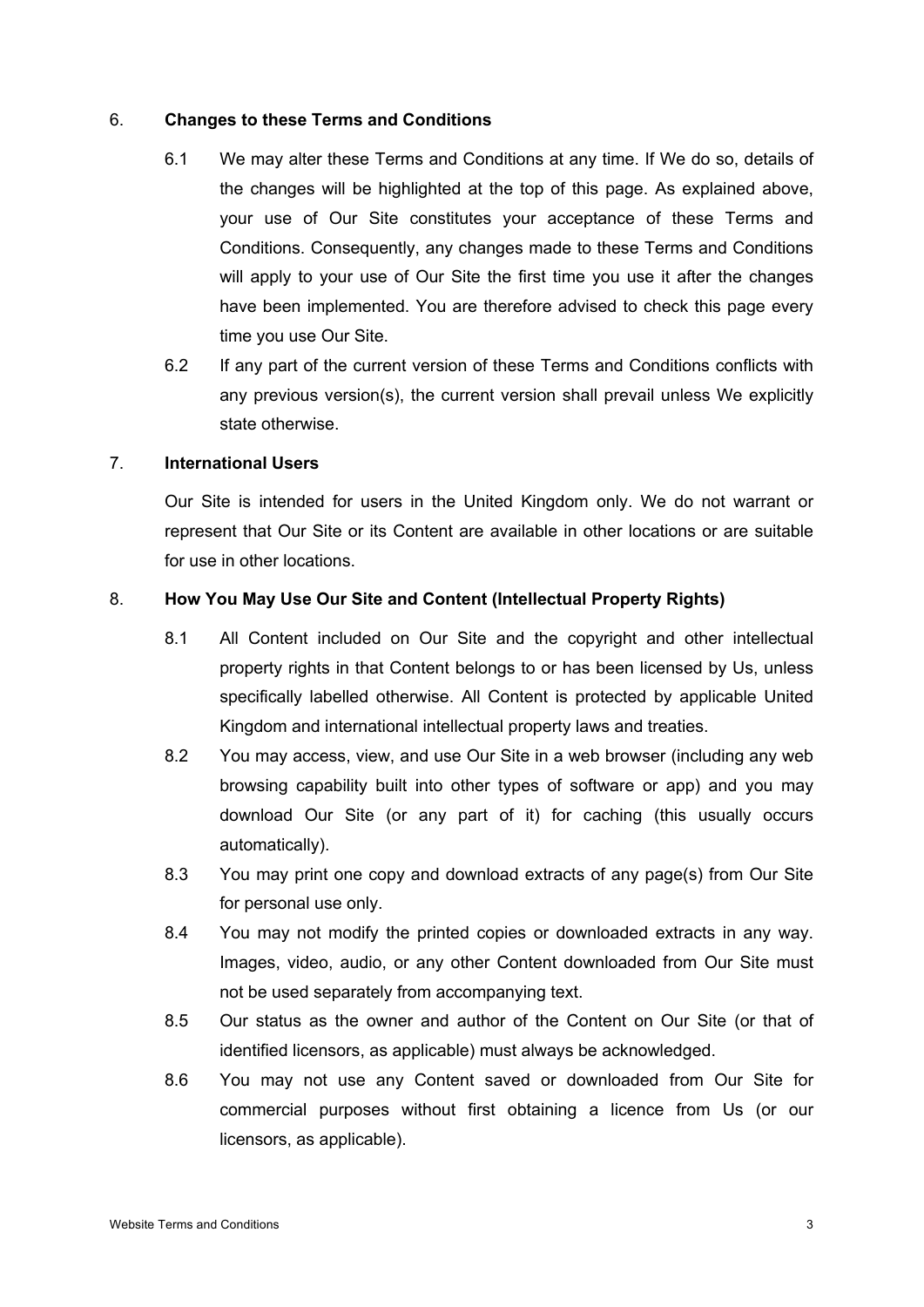## 9. **Links to Our Site**

- 9.1 You may link to any page on Our Site.
- 9.2 Links to Our Site must be fair and lawful. You must not take unfair advantage of Our reputation or attempt to damage Our reputation.
- 9.3 You must not link to Our Site in a manner that suggests any association with Us (where there is none) or any endorsement or approval from Us (where there is none).
- 9.4 Your link should not use any logos or trademarks displayed on Our Site without Our express written permission.
- 9.5 You must not frame or embed Our Site on another website without Our express written permission.
- 9.6 You may not link to Our Site from another website the main content of which is unlawful; obscene; offensive; inappropriate; dishonest; defamatory; threatening; racist, sexist, or otherwise discriminatory; that promotes violence, racial hatred, or terrorism; that infringes intellectual property rights; or that We deem to be otherwise objectionable.

## 10. **Links to Other Sites**

- 10.1 Links to other websites may be included on Our Site. Unless expressly stated, these sites are not under Our control. We accept no responsibility or liability for the content of third-party websites.
- 10.2 The inclusion of a link to another website on Our Site is for information purposes only and does not imply any endorsement of that website or of its owners, operators, or any other parties involved with it.

### 11. **Disclaimers**

- 11.1 **THIS WEBSITE DOES NOT PROVIDE MEDICAL ADVICE.** Nothing on Our Site constitutes professional or medical advice, diagnosis or treatment on which you should rely. It is provided for general information purposes only. Always seek the advice of your medical practitioner or other qualified health care provider with any questions you may have regarding a medical condition or treatment and before undertaking a new health care regimen, and never disregard professional medical advice or delay in seeking it because of something you have read on Our Site.
- 11.2 We make reasonable efforts to ensure that the Content on Our Site is complete, accurate, and up to date, but We make no warranties, representations, or guarantees (express or implied) that this will always be the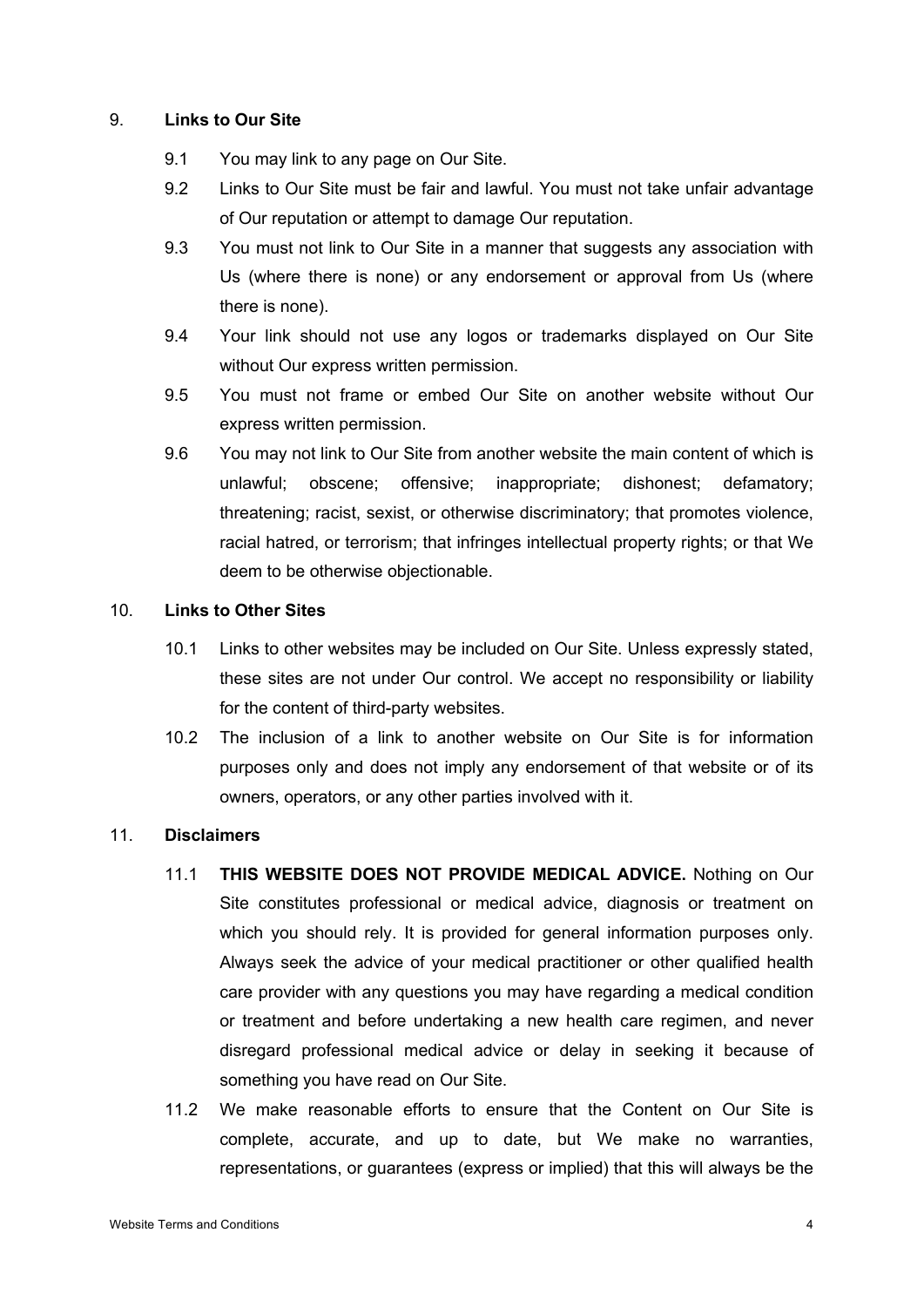case.

11.3 If you are a business user, We exclude all implied representations, warranties, conditions, and other terms that may apply to Our Site and Content.

## 12. **Our Liability**

- 12.1 Nothing in these Terms and Conditions excludes or restricts Our liability for fraud or fraudulent misrepresentation, for death or personal injury resulting from negligence, or for any other forms of liability which cannot be lawfully excluded or restricted.
- 12.2 If you are a business user (i.e. you are using Our Site in the course of business or for commercial purposes), to the fullest extent permissible by law, We accept no liability for any loss or damage, whether foreseeable or otherwise, in contract, tort (including negligence), for breach of statutory duty, or otherwise, arising out of or in connection with the use of (or inability to use) Our Site or the use of or reliance upon any Content included on Our Site.
- 12.3 If you are a business user, We accept no liability for loss of profit, sales, business, or revenue; loss of business opportunity, goodwill, or reputation; loss of anticipated savings; business interruption; or for any indirect or consequential loss or damage.
- 12.4 If you are a consumer, you agree that We shall have no liability to you for any business losses as set out above.
- 12.5 If you are a consumer and digital content from Our Site damages other digital content or a device belonging to you, where that damage is caused by Our failure to use reasonable skill and care, We will either compensate you or repair the damage.

## 13. **Viruses, Malware, and Security**

- 13.1 We exercise reasonable skill and care to ensure that Our Site is secure and free from viruses and malware; however, We do not guarantee that this is the case.
- 13.2 You are responsible for protecting your hardware, software, data, and other material from viruses, malware, and other internet security risks.
- 13.3 You must not deliberately introduce viruses or other malware, or any other material which is malicious or technologically harmful either to or via Our Site.
- 13.4 You must not attempt to gain unauthorised access to any part of Our Site, the server on which Our Site is stored, or any other server, computer, or database connected to Our Site.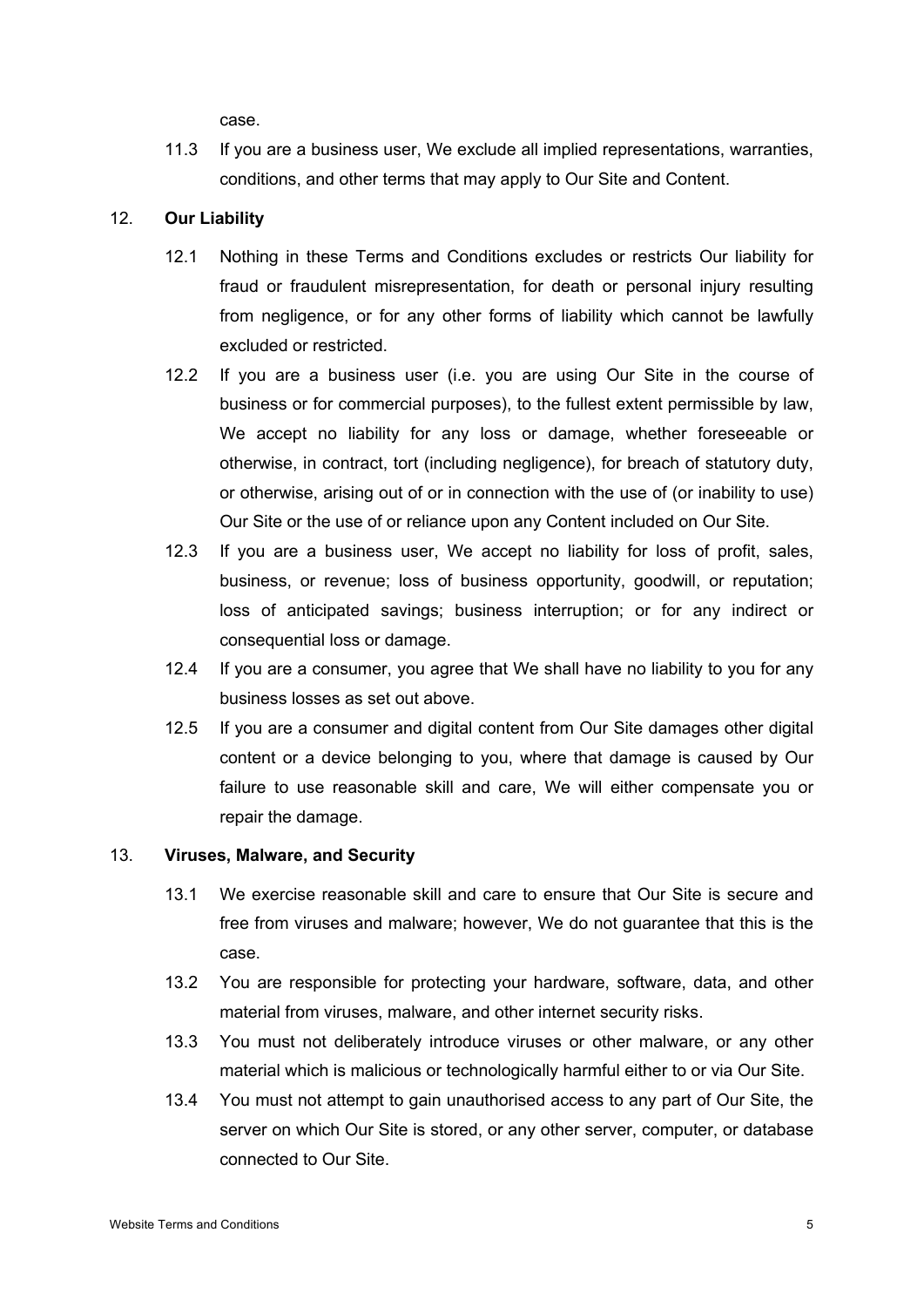- 13.5 You must not attack Our Site by means of a denial of service attack, a distributed denial of service attack, or by any other means.
- 13.6 By breaching the provisions of Parts 13.3 to 13.5, you may be committing a criminal offence under the Computer Misuse Act 1990. Any and all such breaches will be reported to the relevant law enforcement authorities and We will cooperate fully with those authorities by disclosing your identity to them. Your right to use Our Site will cease immediately in the event of such a breach.

## 14. **Acceptable Usage of Our Site**

- 14.1 You may only use Our Site in a lawful manner:
	- a) You must ensure that you comply fully with any and all local, national, or international laws and regulations that apply;
	- b) You must not use Our site in any way, or for any purpose, that is unlawful or fraudulent; and
	- c) You must not use Our Site to knowingly send, upload, or in any other way transmit data that contains any form of virus or other malware or any other code designed to adversely affect computer hardware, software, or data of any kind.
- 14.2 If you fail to comply with the provisions of this Part 14, you will be in breach of these Terms and Conditions. We may take one or more of the following actions in response:
	- a) Suspend or terminate your right to use Our Site;
	- b) Issue you with a written warning;
	- c) Take legal proceedings against you for reimbursement of any and all relevant costs on an indemnity basis resulting from your breach;
	- d) Take further legal action against you, as appropriate;
	- e) Disclose such information to law enforcement authorities as required or as We deem reasonably necessary; and/or
	- f) Any other actions which We deem reasonably appropriate (and lawful).
- 14.3 We hereby exclude any and all liability arising out of any actions that We may take (including, but not limited to those set out above in Part 14.2) in response to your breach.

## 15. **How We Use Your Personal Information**

We will only use your personal information as set out in Our Privacy Policy, available